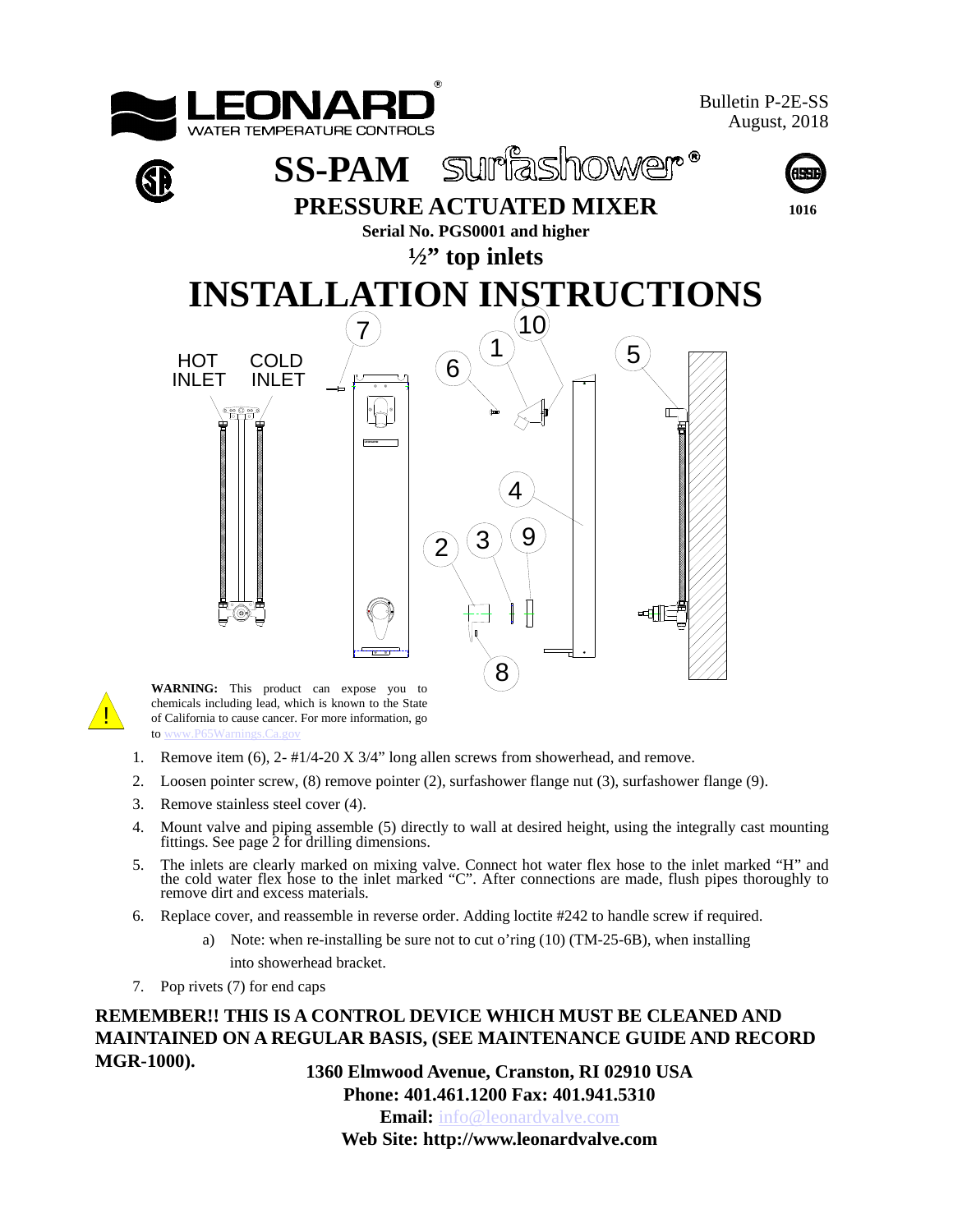### Standard Unit Mounting Dimensions



#### OPERATION

The PAM-II a pressure-actuated water, mixing valve which will compensate for changes in the pressure of hot and cold supplies. The easy to read dial with directional indicators help to eliminate confusion as to where the handle should be located for a particular temperature. Turn the handle counter-clockwise from the "OFF" position through the BLUE (or COLD) area on the dial plate, the shower is on and temperature is cold. As the handle enters the RED (or HOT) area, shower temperature becomes progressively WARMER until the high temperature limit is reached in the full "HOT" position. To turn OFF, move handle back in clockwise direction to the "OFF" position.

#### **WARNING**

**WARNING! THIS MIXING VALVE IS EQUIPPED WITH AN ADJUSTABLE HIGH TEMPERATURE LIMIT STOP FACTORY SET AT APPROXIMATELY 110°F (43°) WITH AN INCOMING WATER SUPPLY TEMPERATURE OF 135°F (57°C). IF INCOMING HOT WATER ON THE JOB IS HIGHER THAN 135°F, THE VALVE WHEN TURNED TO FULL HOT MAY DELIVER WATER IN EXCESS OF 110°F, AND THE HIGH TEMPERTURE LIMIT STOP MUST BE RESET BY THE INSTALLER. (SEE REVERSE)**

**HOT WATER IN EXCESS OF 110°F IS DANGEROUS AND MAY CAUSE SCAULDING!!**

|                                         | SYMPTOM:                                                                                                                             | <b>KIT REQUIRED:</b> | PARTS INCLUDED:                                                                                       |
|-----------------------------------------|--------------------------------------------------------------------------------------------------------------------------------------|----------------------|-------------------------------------------------------------------------------------------------------|
| <b>PACKINGS &amp;</b><br><b>O'RINGS</b> | Leak at handle.<br>Valve will not shut off completely.<br>2.<br>Valve is difficult to pull apart.<br>3.<br>Leak at stop screw.<br>4. | Kit 1/ST/N           | PV-2, PV-4B, PV-8-1, LVC-16B, 1358,<br>1356, PV-16 (2)                                                |
| <b>CONTROL ROD</b><br><b>GROUP</b>      | Valve delivers either all hot or all cold<br>.5<br>water, or will not mix consistently.                                              | Kit $R/67$           | 1358, PV-CR-2, PV-3, PV-16 (2) (also<br>$\frac{1}{4}$<br>$PV-45$ if<br>hex tool<br>not<br>available). |
| <b>INSERTED</b><br><b>SEAT</b>          | After replacing packings and O-rings,<br>6.<br>valve will not shut off completely.                                                   | NA.                  | $PV-3$ , $PV-16(2)$                                                                                   |
| CHECKSTOPS,<br><b>STOPS</b>             | Supplies cannot be shut off completely.<br>7.<br>Leak at checkstop (or stop) bonnet or<br>8.<br>stem.                                | 4/LVC                | SEE DWG # 5, 6, or 7 ABOVE FOR<br><b>REPAIR KITS</b>                                                  |

### **SERVICING INSTRUCTIONS**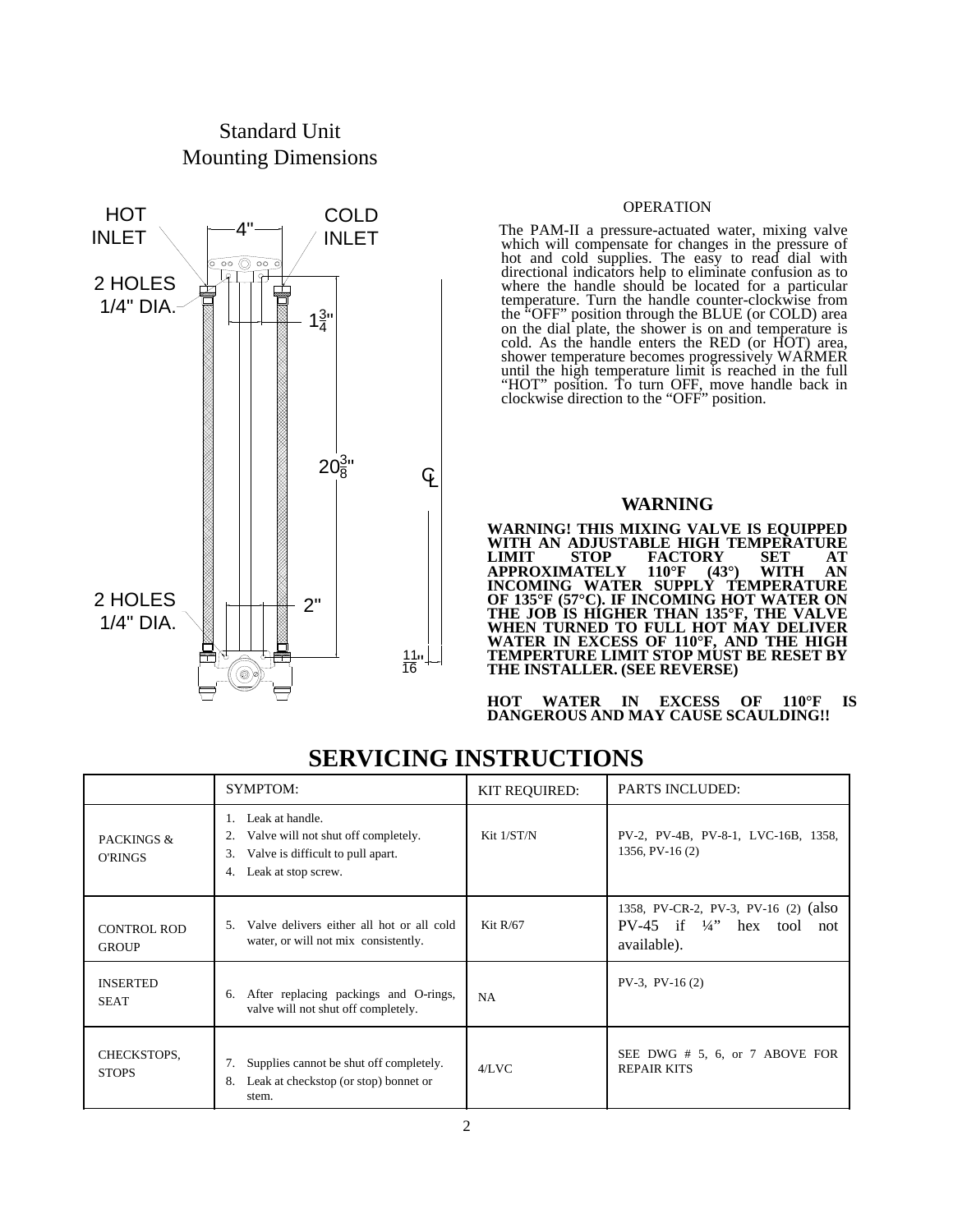## **INSTRUCTIONS FOR CLEANING AND SERVICING**

#### **TO CLEAN PAM-II AFTER OPERATION**

- 1. Loosen pointer set screw, remove pointer (6105) flange nut (23139) and flange (23136) (see DWG 1).
- 2. Turn off hot and cold supply at checkstops .
- 3. Temporarily place pointer on spline and turn LEFT to maximum "HOT" position. Unscrew cover and remove complete interior assembly (See Dwg. 3).
- If valve will not shut off, replace PV-8-1 upper packing, PV-2 lower packing and inspect upper and lower valve seats in PV-3 sleeve (SEE Dwg. 4).
- 5. If valve will not mix properly, piston in PV-CR-2 control rod group may be sticking due to foreign matter (See Dwg. 4).
	- a. Tap knurled end of control rod against a solid object to free piston or…
	- b. Remove PV-2 lower packing and screw and tap piston loose with a small drift pin.
	- c. Submerge lower end of PV-CR-2 in a non-corrosive cleaning solution and flush with clean water.
	- **NOTE:** Before reinserting assembly in valve (with cover gasket) make sure pointer has been turned LEFT to the maximum "HOT" position.

#### **WARNING**

**WARNING! THIS MIXING VALVE IS EQUIPED WITH AN ADJUSTABLE HIGH TEMPERATURE LIMIT STOP FACTORY SET AT APPROXIMATELY 110°F (43°) WITH AN INCOMING WATER SUPPLY TEMPERATURE OF 135°F (57°C). IF INCOMING HOT WATER ON THE JOB IS HIGHER THAN 135°F, THE VALVE WHEN TURNED TO FULL HOT MAY DELIVER WATER IN EXCESS OF 110°F, AND THE HIGH TEMPERTURE LIMIT STOP MUST BE RESET BY THE INSTALLER.**

#### **TO RESET HIGH TEMPERATURE LIMIT STOP (DWG 2):**

- 1. Remove pointer (6105). Loosen Stop Screw but do NOT remove.
- 2. Replace pointer on spline and turn to the left or right until the valve is delivering the highest temperature OF 110°F OR LOWER, then remove pointer.
- 3. Tighten (1354) Stop Screw. On the cover.
- 4. Reinstall pointer so that it's pointing to the extreme HOT position.

#### **NOTE: WHEN ORDERING ANY PART, PROVIDE SERIAL NUMBER STAMPED ON DIAL PLATE (SEE DWG. 1).**



#### **IMPORTANT! TEST THE NEW HIGH TEMPERATURE SETTING BY HOLDING A THERMOMETER UNDER THE FLOW OF WATER TO BE CERTAIN IT IS AS DESIRED. HOT WATER IN EXCESS OF 110°F IS DANGEROUS AND MAY CAUSE SCAULDING.**



**REMEMBER!!! THIS IS A CONTROL DEVICE WHICH MUST BE CLEANED AND MAINTAINED ON A REGULAR BASIS, (SEE MAINTENANCE GUIDE AND RECORD MGR-1000)**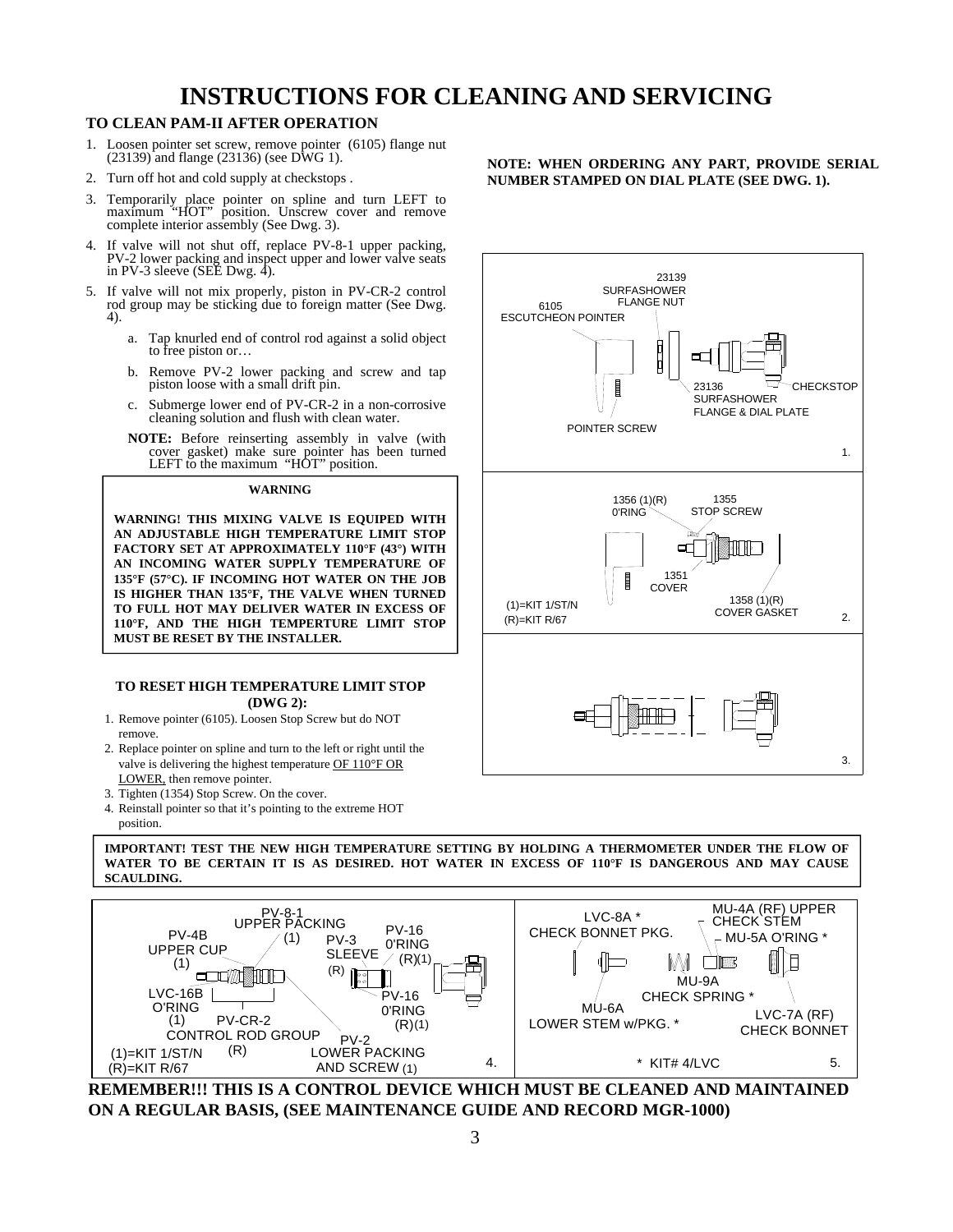# **INSTRUCTIONS FOR HANDICAPPED UNITS**



# **MOUNTING INSTRUCTIONS**

- 1. Remove item (9), 2-#1/4-20 X 3/4" long allen screws from showerhead, and remove.
- 2. Loosen pointer screw (10), and remove pointer (2), surfashower flange nut (3), surfashower flange (11).
- 3. Loosen item (7) diverter, escutcheon flange and diverter hub. (See diagram on page 5)
- 4. Remove hand spray unit and hand shower elbow item (6).
- 5. Remove stainless steel cover (4).
- 6. Mount valve and piping assembly (5) directly to wall at desired height, (**Check Local codes),** using the integrally cast mounting fittings. See page 5 for drilling dimensions.
- 7. The inlets are clearly marked on mixing valve. Connect hot water to the inlet marked "H" and the cold water to the inlet marked "C". Use solder flux sparingly. After connections are made, flush pipes thoroughly to remove dirt and excess materials.
- 8. Replace cover, and reassemble in reverse order. Add loctite #242 to handle screw if required.
	- a. Note: when re-installing showerhead be sure not to cut o'ring (12) TM-25-6B when reinstalling, to showerhead bracket.
- 9. Pop Rivets for end caps, item (8)